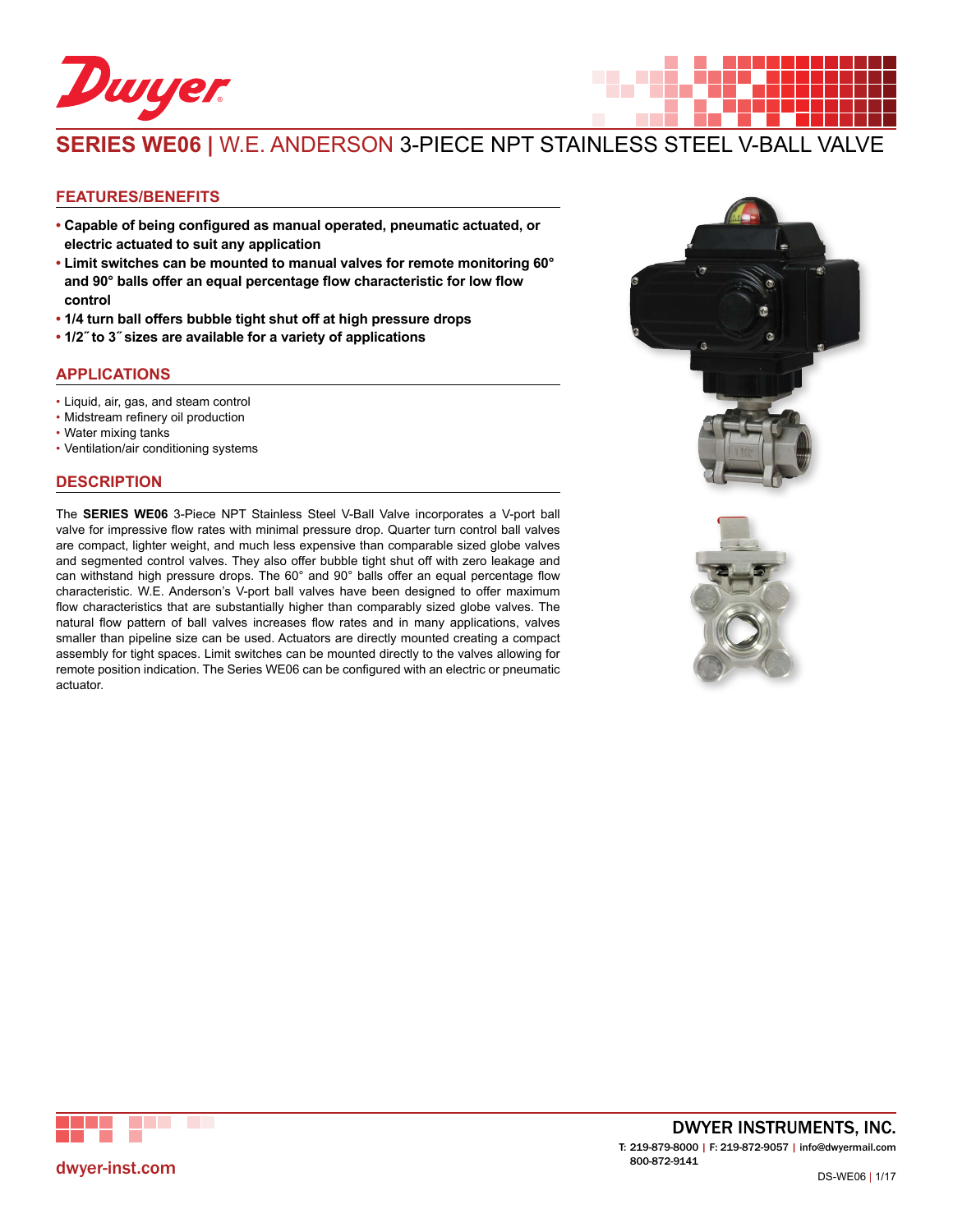



## **SPECIFICATIONS**

|                                   | <b>Service</b>   Compatible liquids, gases, and steam.                                                                        |
|-----------------------------------|-------------------------------------------------------------------------------------------------------------------------------|
|                                   | <b>Body</b> $3$ -piece                                                                                                        |
| <b>Line Sizes</b> $ 1/2$ " to 3". |                                                                                                                               |
| End Connections   Female NPT.     |                                                                                                                               |
|                                   | <b>Pressure Limits</b> $20^\circ$ Hg to 1000 psi (-0.7 to 69 bar), up to $250^\circ$ F.                                       |
|                                   | Wetted Materials   Body and ball: 316 SS (CF8M); Stem: 316 SS; Seat: RTFE/PTFE; Seal, washer, and packing: PTFE.              |
|                                   | <b>Temperature Limits</b> $\vert$ -20 to 392°F (-29 to 200°C).                                                                |
| <b>Other Materials</b>            | O-ring: Fluoroelastomer; Handle: 304 SS; Washer: 301 SS; Stem nut, locking device, gland ring: 304 SS; Handle<br>sleeve: PVC. |

## **ACTUATOR SPECIFICATIONS**

| <b>Pneumatic Actuator Type   "SR" Actuators</b> |                                                                                                    | "DA" Actuators                                        |  |  |  |
|-------------------------------------------------|----------------------------------------------------------------------------------------------------|-------------------------------------------------------|--|--|--|
| Normal Supply Pressure 80 psi.                  |                                                                                                    | 40 to 115 psi.                                        |  |  |  |
|                                                 | Air Connections SR02 to SR07: 1/4" female NPT.                                                     | DA01: 1/8" female NPT; DA02 to DA05: 1/4" female NPT. |  |  |  |
|                                                 | <b>Housing Material</b> $\begin{cases}$ Anodized aluminum body and epoxy coated aluminum end caps. | Anodized aluminum body and epoxy coated aluminum      |  |  |  |
|                                                 |                                                                                                    | end caps.                                             |  |  |  |
|                                                 | <b>Temperature Limits</b> $-40$ to 176°F (-40 to 80°C).                                            | -40 to 176°F (-40 to 80°C).                           |  |  |  |

|                                                 | Electric Actuator Type   "TD" and "MD" Actuators                                    | "TI" and "MI" Actuators                                                                                            |  |  |  |  |
|-------------------------------------------------|-------------------------------------------------------------------------------------|--------------------------------------------------------------------------------------------------------------------|--|--|--|--|
| <b>Power Requirements</b>                       | 110 VAC, 220 VAC, 24 VAC, 24 VDC (MD models not<br>available in 24 VDC).            | 110 VAC, 220 VAC, 24 VAC, or 24 VDC.                                                                               |  |  |  |  |
| <b>Enclosure Rating   NEMA 4X.</b>              |                                                                                     | NEMA 7, designed to meet hazardous locations: Class I,<br>Group C & D; Class II, Group E, F, & G; Division I & II. |  |  |  |  |
|                                                 | Housing Materials   Powder coated aluminum.                                         | Powder coated aluminum.                                                                                            |  |  |  |  |
|                                                 | <b>Temperature Limits</b> $\vert$ -22 to 140°F (-30 to 60°C).                       | -40 to 140°F (-40 to 60°C).                                                                                        |  |  |  |  |
| <b>Electrical Connection   1/2" female NPT.</b> |                                                                                     | 1/2" female NPT.                                                                                                   |  |  |  |  |
| <b>Modulating Input</b> $ 4$ to 20 mA.          |                                                                                     | 4 to 20 mA.                                                                                                        |  |  |  |  |
| <b>Standard Features</b>                        | Manual override, position indicator, and TD models come<br>with two limit switches. | Position indicator and two limit switches.                                                                         |  |  |  |  |

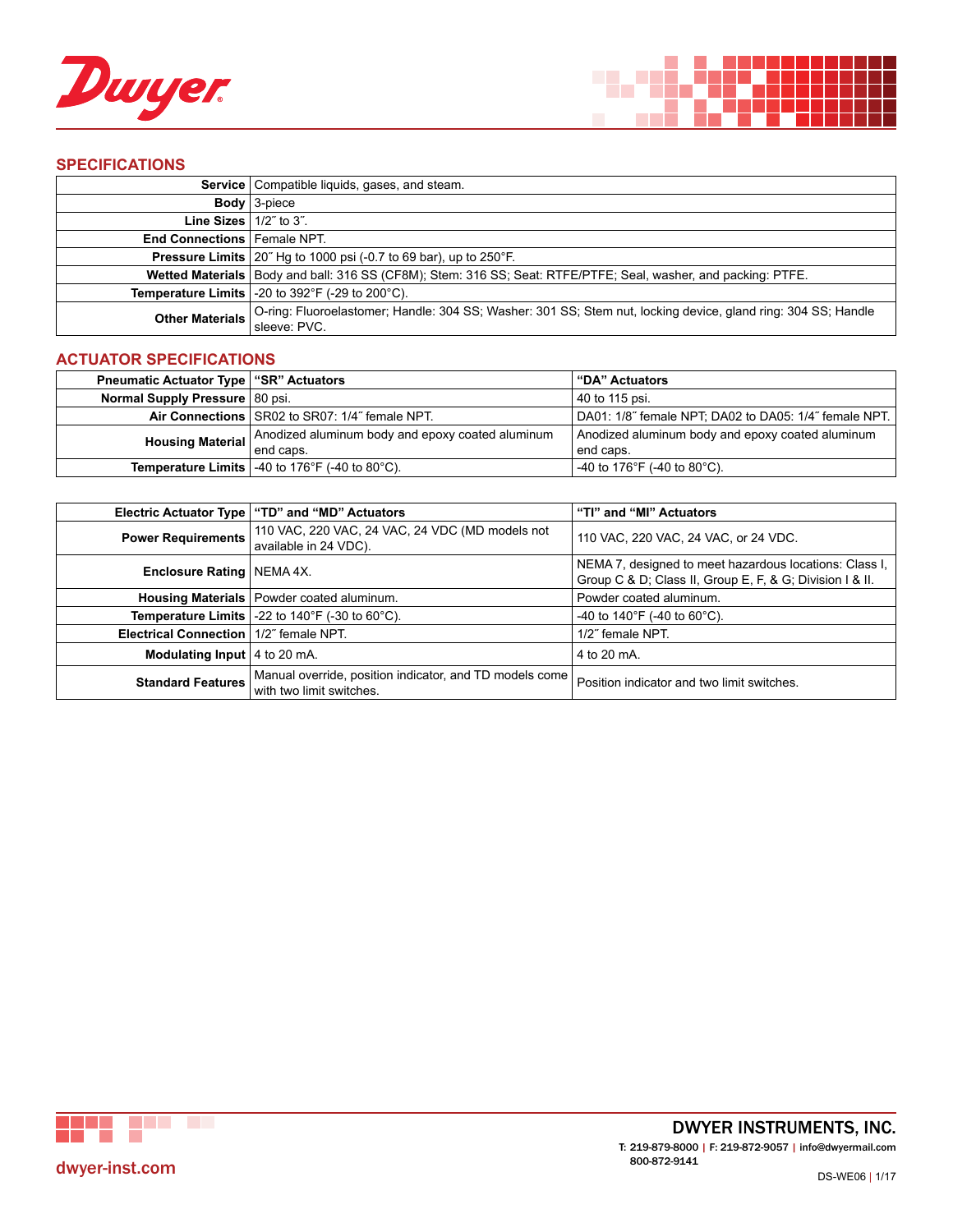

### **DIMENSIONS**





| <b>DIMENSIONS in [mm]</b> |                 |              |              |                    |          |          |              |            |          |          |          |            |            |
|---------------------------|-----------------|--------------|--------------|--------------------|----------|----------|--------------|------------|----------|----------|----------|------------|------------|
|                           |                 |              |              |                    |          |          |              |            |          |          |          | Cv         |            |
| <b>Size</b>               | Ød              |              | н            | W                  | s        | ØD1      | ØD           | <b>ISO</b> | ØRa      | ØRb      | M1       | $60^\circ$ | $90^\circ$ |
| $1/2$ "                   | 19/32"          | $2 - 9/16$ " | $2 - 3/8"$   | $4 - 3/4$ "        | 23/64"   | 1-27/64" | 1-21/32"     | F03/F04    | 7/64"    | $7/64$ " | M12x1.25 | 7.9        | 9.1        |
|                           | (15)            | (65)         | (60)         | (120)              | (9)      | (36)     | (42)         |            | (2.75)   | (2.75)   |          |            |            |
| $3/4$ "                   | 15/64"          | 2-61/64"     | 2-17/32"     | $4 - 3/4$ "        | 23/64"   | 1-27/64" | $1 - 21/32"$ | F03/F04    | $7/64$ " | $7/64$ " | M12x1.25 | 13.6       | 14.2       |
|                           | (20)            | (75)         | (64)         | (120)              | (9)      | (36)     | (42)         |            | (2.75)   | (2.75)   |          |            |            |
| 1 <sup>th</sup>           | 63/64"          | $3 - 11/32$  | 2-59/64"     | 5-53/64"           | 7/16"    | 1-21/32" | 1-31/32"     | F04/F05    | $9/64$ " | 7/64"    | M14x1.5  | 22.3       | 29.1       |
|                           | (25)            | (85)         | (74)         | (148)              | (11)     | (42)     | (50)         |            | (3.5)    | (2.75)   |          |            |            |
| $1 - 1/4$ "               | 1-17/64"        | $3 - 63/64$  | $3 - 1/8$    | 5-53/64"           | 7/16"    | 1-21/32" | 1-31/32"     | F04/F05    | $9/64$ " | $7/64$ " | M14x1.5  | 31.5       | 53.7       |
|                           | (32)            | (101)        | (79)         | (148)              | (11)     | (42)     | (50)         |            | (3.5)    | (2.75)   |          |            |            |
| $1 - 1/2"$                | $1 - 1/2$ "     | 4-13/32      | $3 - 3/4$ "  | $7^{\prime\prime}$ | $9/16$ " | 1-31/32" | 2-49/64"     | F05/F07    | $3/16$ " | $9/64$ " | M18x1.5  | 46.2       | 75.5       |
|                           | (38)            | (112)        | (95)         | (178)              | (14)     | (50)     | (70)         |            | (4.5)    | (3.5)    |          |            |            |
| $2^{\prime\prime}$        | $2^r$           | $5 - 1/8$    | $4 - 1/16$ " | $7^{\prime\prime}$ | 9/16"    | 1-31/32" | 2-49/64"     | F05/F07    | $3/16$ " | 9/64"    | M18x1.5  | 104.7      | 138.4      |
|                           | (50)            | (130)        | (103)        | (178)              | (14)     | (50)     | (70)         |            | (4.5)    | (3.5)    |          |            |            |
| $2 - 1/2$ "               | $2 - 1/2"$      | $3 - 3/8$ "  | 4-27/32"     | $7^{\prime\prime}$ | $3/4$ "  | 2-49/64  | 4-1/64"      | F07/F10    | 29/64    | 23/64"   | M22x1.5  | 147.5      | 220.3      |
|                           | (63)            | (162)        | (123)        | (178)              | (19)     | (70)     | (102)        |            | (11)     | (9)      |          |            |            |
| $3^{\prime\prime}$        | 3 <sup>''</sup> | 7-13/32"     | $5 - 3/16$   | $7^{\prime\prime}$ | $3/4$ "  | 2-49/64" | 4-1/64"      | F07/F10    | 29/64"   | 23/64"   | M22x1.5  | 209.1      | 308.3      |
|                           | (76)            | (188)        | (131.5)      | (178)              | (19)     | (70)     | (102)        |            | (11)     | (9)      |          |            |            |

∍≂

# **WIRING DIAGRAMS**



**MI01-D to MI05-D: 24 VDC**



**Wiring Diagrams for MD01-A to MD03-A: 110 VAC, MD01-B to MD03-B: 220 VAC, MD01-C to MD03-C: 24 VAC**



DWYER INSTRUMENTS, INC. T: 219-879-8000 | F: 219-872-9057 | info@dwyermail.com 800-872-9141